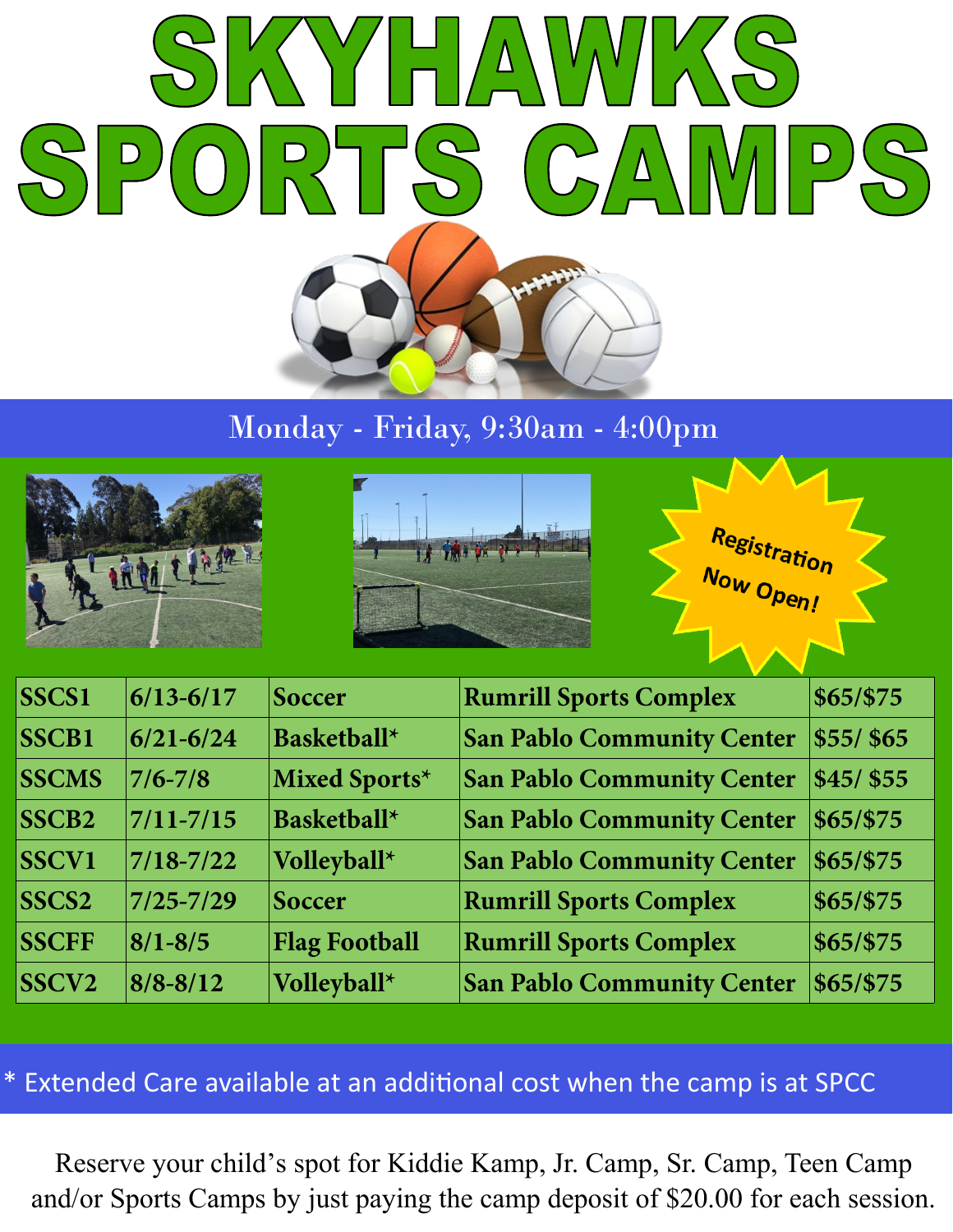# **City of San Pablo Summer 2022 Payment Plan Schedule: Kiddie Kamp, Jr. Camp, Sr. Camp, Teen Camp and Sports Camps**

**Reserve your child's spot for Kiddie Kamp, Jr. Camp, Sr. Camp, Teen Camp and Sports Camp by just paying the camp deposit of \$20.00 for each session you would like to register them in. Please note the remaining balance will be automatically charged a week before the session start date.**

| <b>Camp Session</b>            | <b>Automatic Payment Due</b> |
|--------------------------------|------------------------------|
| Session 1: June 13- June 17    | June 6                       |
| Session 2: June 21-June 24     | June 13                      |
| Session 3: June 27-July 1      | June 20                      |
| Session 4: July 6-July 8       | June 27                      |
| Session 5: July $11 -$ July 15 | July 4                       |
| Session 6: July 18– July 22    | July 11                      |
| Session 7: July 25- July 29    | July 18                      |
| Session 8: August 1– August 5  | July 25                      |
| Session 9: August 8– August 12 | <b>August 1</b>              |

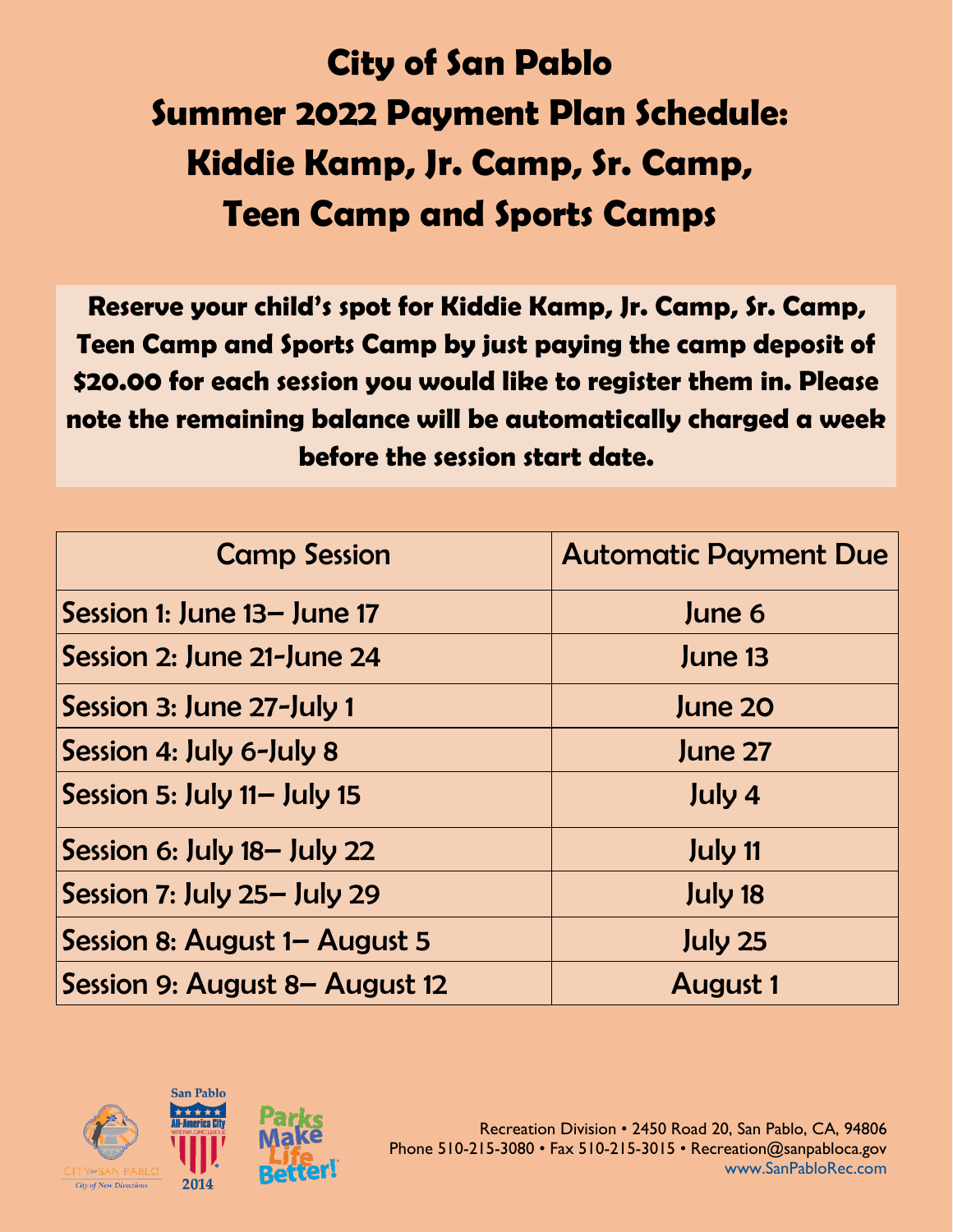City of San Pablo Recreation Division **Records Recreation Recreation recreation recreation recreation recreation recreation recreation recreation recreation recreation recreation recreation resp** 2450 Road 20, San Pablo, CA 94806 **WELL SERVICE SERVICE SERVICE STATE** WWW.sanpabloca.gov Ph: (510) 215-3080 Fax: (510) 215-3015 January 1, 2022 – December 31, 2022





| Liability Waiver and Registration Form 2022<br>Additional program/activity permission slips maybe also required.               |             |     |               |                                                                                                                                                                                                                                |  |
|--------------------------------------------------------------------------------------------------------------------------------|-------------|-----|---------------|--------------------------------------------------------------------------------------------------------------------------------------------------------------------------------------------------------------------------------|--|
|                                                                                                                                |             |     |               |                                                                                                                                                                                                                                |  |
|                                                                                                                                | (Last Name) |     | (First Name)  |                                                                                                                                                                                                                                |  |
|                                                                                                                                |             |     |               |                                                                                                                                                                                                                                |  |
|                                                                                                                                |             |     |               |                                                                                                                                                                                                                                |  |
|                                                                                                                                |             |     |               |                                                                                                                                                                                                                                |  |
|                                                                                                                                |             |     |               | Emergency Contact Name: Cambridge Contact Name: Contact Name: Contact Name: Contact Name: Contact Name: Contact Name: Contact Name: Contact Name: Contact Name: Contact Name: Contact Name: Contact Name: Contact Name: Contac |  |
|                                                                                                                                |             |     |               |                                                                                                                                                                                                                                |  |
| Additional people in household. Each participant 18 and older listed below must also sign and date at the bottom of this form. |             |     |               |                                                                                                                                                                                                                                |  |
| Participant Information                                                                                                        |             |     |               | Under 18                                                                                                                                                                                                                       |  |
| First Name                                                                                                                     | Last Name   | M/F | Date of Birth | <b>School Grade</b><br>as of 9/1/22                                                                                                                                                                                            |  |
| $\mathbf{1}$ .                                                                                                                 |             |     |               |                                                                                                                                                                                                                                |  |
| 2.                                                                                                                             |             |     |               |                                                                                                                                                                                                                                |  |
| 3.                                                                                                                             |             |     |               |                                                                                                                                                                                                                                |  |
| 4.                                                                                                                             |             |     |               |                                                                                                                                                                                                                                |  |
| 5.                                                                                                                             |             |     |               |                                                                                                                                                                                                                                |  |

## **Registration Form for programs**

To assure our programs benefit all who attend, please check here if any participant has special needs requiring special accommodations and speak to City of San Pablo staff to ensure we may assist in preparation.

| <b>Participant Full Name</b><br>(One line per participant) | <b>Program Title</b> | <b>Program Code</b> | <b>Dates</b>  | Fee |
|------------------------------------------------------------|----------------------|---------------------|---------------|-----|
|                                                            |                      |                     |               |     |
|                                                            |                      |                     |               |     |
|                                                            |                      |                     |               |     |
|                                                            |                      |                     |               |     |
|                                                            |                      |                     |               |     |
|                                                            |                      |                     |               |     |
|                                                            |                      |                     | Total Fees \$ |     |

#### **Waiver, Release of Liability, Assumption of Risk and Hold Harmless Agreement**

I, the undersigned, certify that I am at least 18 years old; I am [or the minor child named above is] in good physical condition and have not been advised otherwise by any qualified medical practitioner; have sufficiently trained for participating in the activities for the Program indicated above; have sufficient knowledge of the related equipment; and voluntarily wish to participate in the Program.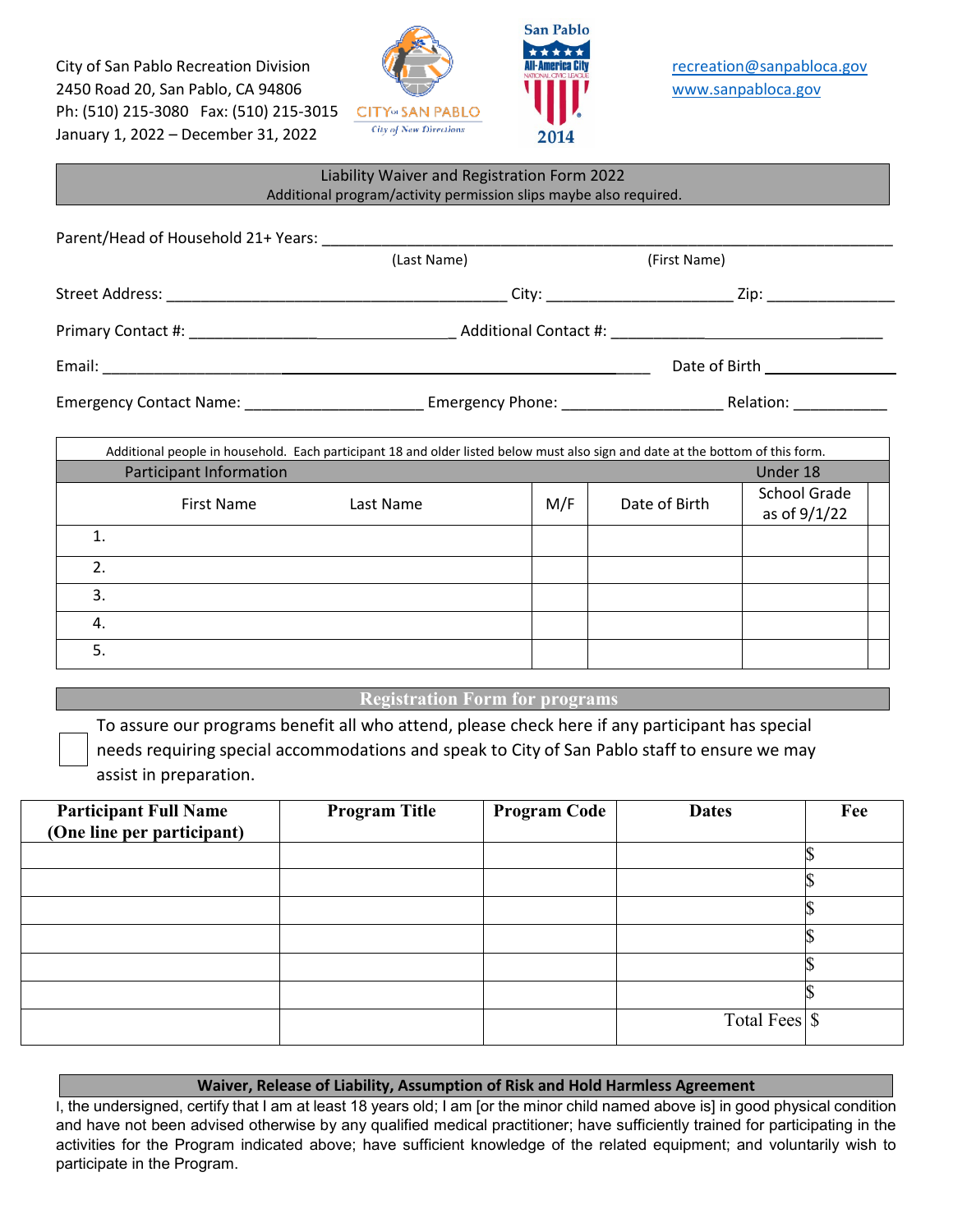City of San Pablo Recreation Division **Recreation City of San Pablo Recreation** Division **Recreation Recreation Recreation Recreation Recreation Recreation Recreation Recreation Recreation Recreation Re** 2450 Road 20, San Pablo, CA 94806 [www.sanpabloca.gov](http://www.sanpabloca.gov/)  Ph: (510) 215-3080 Fax: (510) 215-3015 January 1, 2022 – December 31, 2022





I understand that serious accidents occasionally occur during these activities and that participants in these activities occasionally sustain serious personal injuries, death and property damage. I understand that the risks involved with these activities can include risks from the weather, surface and environment conditions, equipment conditions, transportation to and from the activities, and interference from nearby activities. I understand that there is a risk of injury from being struck or tripped, or from bodily contact by other participants in this activity or their equipment. I understand that there is a risk of injury to muscles, tendons, ligaments, joints, bones, nerves and other bodily parts and systems from participating in these activities. I understand that there is a risk of infection by any communication disease, including but not limited to COVID-19. I understand that in addition to these risks, there are unpredictable dangers involved in these activities. Knowing all of these risks, I voluntarily desire to participate [have my minor child participate] in this activity and assume all risks. If I observe [or my child observes] any unusual or significant hazard, I [we] will bring it to the attention of the nearest official immediately and remove myself [my child] from participation if necessary.

In consideration of my [my child's] participation in these activities, I [we] voluntarily release the City of San Pablo and its Council Members, Commissioners, officers, employees, volunteers, and agents, and any sponsors or promoters of these activities, from all claims, liability, cost and expense, including attorneys' fees, which I [we] may have or may accrue to me [us], for property damage, injury or death in any way arising from or connected with participation in these activities. This waiver and release is applicable even though the negligent acts of the released parties may have caused or contributed to the injury, death or property damage.

I further agree to hold harmless, indemnify and defend the City and its officers, employees, volunteers and agents, who through negligence or carelessness might otherwise be liable to me (or my heirs or assigns). This waiver, release and indemnity is binding on my [our] heirs, dependents, executors, administrators, and assigns.

I also understand that I [my child] may be photographed or filmed during my participation in these activities. I consent to the use of any photo, video or film likeness of me [my child] to be used for any legitimate purpose by the City of San Pablo or the sponsors and promoters of these activities, including but not limited to City publications, general newspapers, tv, radio, social media, and the internet. I [We] will not receive any compensation for use of these photographs or films.

In the event of injury or illness, I hereby consent to and agree to be responsible for the costs for transportation to a medical facility and whatever examination, procedure or treatment considered necessary by the medical personnel.

I agree to abide by any rules and regulations of the City of San Pablo, County, State, any sponsor or promoter, or any team affiliated with these activities. I acknowledge that I have been provided these rules and regulations, including but not limited to the Community Service Department's Code of Conduct and will abide by them.

All refund requests will only be considered five days before the first date of the class. All refunds and/or transfers initiated by the customer will have a \$10.00 cancellation fee applied. All programs are subject to cancellation or combination due to low enrollment. If a cancellation is issued by the City, a full refund will be issued if the customer is not able to transfer to another program.

### **I HAVE READ THIS WAIVER AND RELEASE OF LIABILITY AND ASSUMPTION OF RISK, FULLY UNDERSTAND IT AND SIGN IT FREELY AND VOLUNTARILY.**

All participants ages 18 and older must sign and date below

| Printed Name 1: | Signature: | Date: |
|-----------------|------------|-------|
| Printed Name 2: | Signature: | Date: |
| Printed Name 3: | Signature: | Date: |

| <b>Staff Use Only</b> |                           |
|-----------------------|---------------------------|
| Accepted By:          | Date Flagged in CivicRec: |